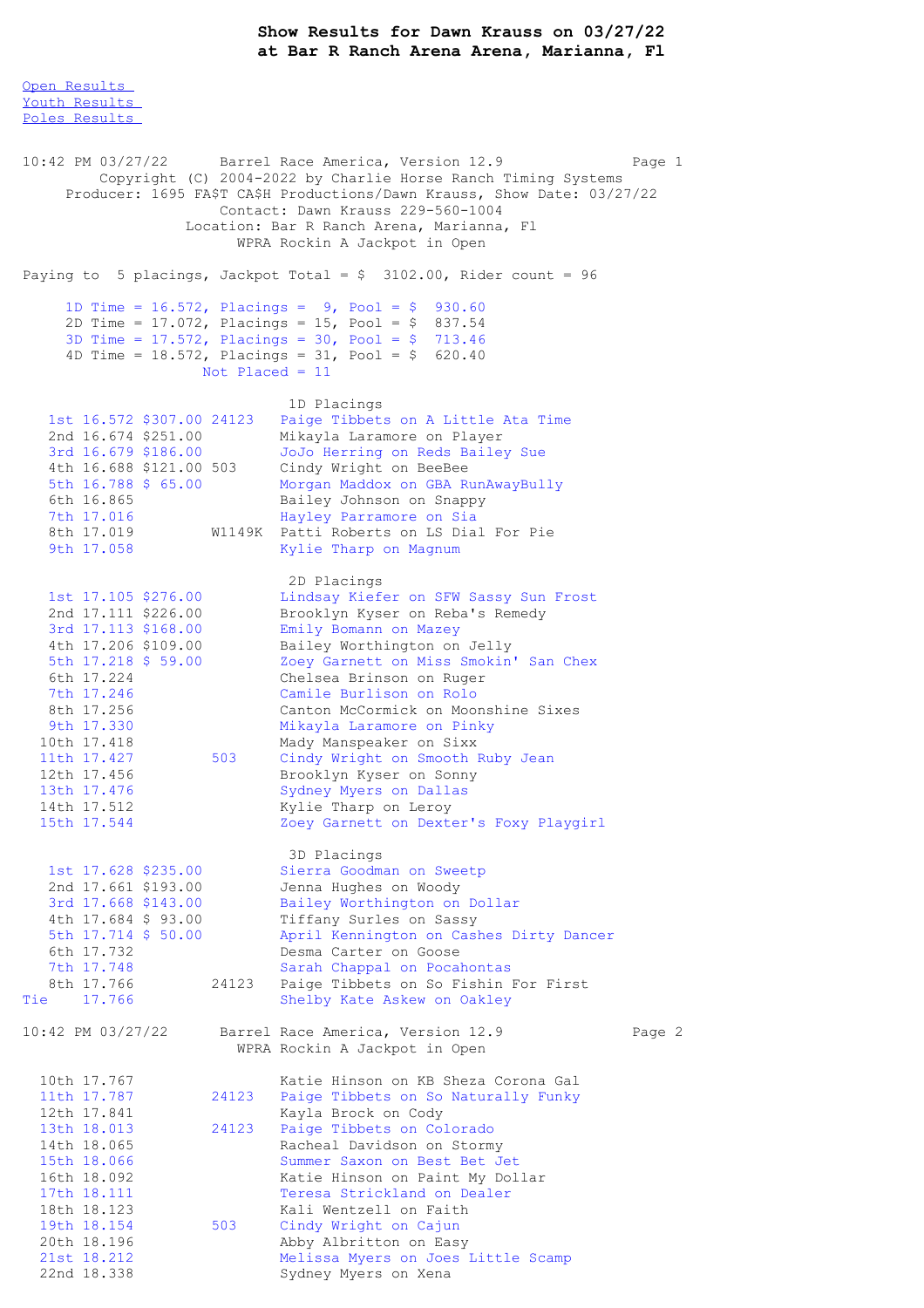|            | 23rd 18.413                                |                     |                  | Jamie Freeman on Last Minute Guy                                                                             |        |
|------------|--------------------------------------------|---------------------|------------------|--------------------------------------------------------------------------------------------------------------|--------|
|            | 24th 18.428                                |                     |                  | April Kennington on Dude                                                                                     |        |
|            | 25th 18.473<br>26th 18.491                 |                     |                  | Hadley Buchanan on Shooter<br>Jessica Shierling on Rebels Blackout                                           |        |
|            | 27th 18.498                                |                     |                  | Kayla Brock on Scarlett                                                                                      |        |
|            | 28th 18.533                                |                     |                  | Kayla Brock on Bling                                                                                         |        |
|            | 29th 18.544                                |                     |                  | Jessica Shierling on Little Fancy Pistol                                                                     |        |
|            | 30th 18.562                                |                     |                  | Wendy Monroe on Sister                                                                                       |        |
|            |                                            |                     |                  |                                                                                                              |        |
|            |                                            | 1st 18.602 \$205.00 |                  | 4D Placings<br>Allie McCart on Smokey                                                                        |        |
|            |                                            | 2nd 18.640 \$168.00 |                  | Emily Strickland on Sia                                                                                      |        |
|            |                                            | 3rd 18.703 \$124.00 |                  | Emily Bomann on Uzi                                                                                          |        |
|            |                                            | 4th 18.712 \$ 81.00 |                  | Blakely Tyus on Breezy                                                                                       |        |
|            |                                            | 5th 18.718 \$ 43.00 |                  | Caitlin Eddins on The Dream Power                                                                            |        |
|            | 6th 18.774                                 |                     |                  | Katrina Parker on Shootem                                                                                    |        |
|            | 7th 18.831<br>8th 18.895                   |                     |                  | Jarett Tyus on Prise<br>Hadley Buchanan on Sizzle                                                            |        |
|            | 9th 18.921                                 |                     |                  | Kayla Brock on Jazz                                                                                          |        |
|            | 10th 19.038                                |                     |                  | Morgan Veilleux on Brandy                                                                                    |        |
|            | 11th 19.087                                |                     |                  | Katrina Parker on Leroy                                                                                      |        |
|            | 12th 19.265                                |                     |                  | Brookelyn Hummel on Trigger                                                                                  |        |
|            | 13th 19.358                                |                     | 503              | Madison Smith on Mocha<br>Cindy Wright on Harley                                                             |        |
|            | 14th 19.423<br>15th 19.438                 |                     |                  | Mady Manspeaker on Jazzy                                                                                     |        |
|            | 16th 19.444                                |                     |                  | Kali Wentzell on Takota                                                                                      |        |
|            | 17th 19.488                                |                     |                  | Honor Hought on She's A Bullet                                                                               |        |
|            | 18th 19.581                                |                     |                  | Zoey Garnett on Remi                                                                                         |        |
|            | 19th 19.771                                |                     |                  | Brookelyn Hummel on Castaway                                                                                 |        |
|            | 20th 19.772<br>21st 20.025                 |                     |                  | Kayla Brock on SA                                                                                            |        |
|            | 22nd 20.076                                |                     |                  | Gavin Sumner on Ima Lucky Fool<br>Racheal Davidson on Missy                                                  |        |
|            | 23rd 20.279                                |                     |                  | Brookelyn Hummel on Mojo                                                                                     |        |
|            | 24th 20.359                                |                     |                  | Arielle Stewart on Horse With No Name                                                                        |        |
|            | 25th 20.954                                |                     |                  | Dellany Daniels on Gypsy                                                                                     |        |
|            | 26th 21.218                                |                     |                  | Sarah Chappal on JJ                                                                                          |        |
|            | 27th 21.621                                |                     |                  | Stephanie Anglin on Cruella                                                                                  |        |
|            | 10:42 PM 03/27/22                          |                     |                  | Barrel Race America, Version 12.9<br>WPRA Rockin A Jackpot in Open                                           | Page 3 |
|            | 28th 21.761                                |                     |                  | Zoey Garnett on Belle                                                                                        |        |
|            | 29th 22.016                                |                     |                  | Wendy Monroe on A Flash Of Genius                                                                            |        |
|            | 30th 24.956<br>31st 35.836                 |                     |                  | Olivia-Kate Mason on Denni                                                                                   |        |
| N/T        | 999.990                                    |                     |                  | Halle Riley on Celi<br>Lillian Hall on Sunny                                                                 |        |
| N/T        | 999.990                                    |                     |                  | Jenna Hughes on Juice                                                                                        |        |
| N/T        | 999.990                                    |                     |                  | Brooklyn Kyser on Movin Firewater                                                                            |        |
| N/T        | 999.990                                    |                     |                  | Nina Laws on Guys Poison Jackie Bee                                                                          |        |
| N/T        | 999.990                                    |                     |                  | Dylan Kreger on Casino                                                                                       |        |
| N/T<br>N/T | 999.990<br>999.990                         |                     | 24123            | Paige Tibbets on Brownies Dasher<br>Juanice Sanders on Gracey                                                |        |
| N/T        | 999.990                                    |                     |                  | Sabina Hayes on Stonewashed Denim                                                                            |        |
| N/T        | 999.990                                    |                     |                  | Averie Tibbets on JH Firewater Socks                                                                         |        |
| N/T        | 999.990                                    |                     |                  | Kayla Rabon on Nope                                                                                          |        |
| N/T        | 999.990                                    |                     |                  | Madison McNeill on Moose                                                                                     |        |
|            | 10:42 PM 03/27/22                          |                     |                  | Barrel Race America, Version 12.9<br>Page 1<br>Rockin A Jackpot in Youth                                     |        |
|            |                                            |                     |                  |                                                                                                              |        |
|            |                                            |                     |                  | Paying to 3 placings, Jackpot Total = $$588.00$ , Rider count = 42                                           |        |
|            |                                            |                     |                  | 1D Time = 17.101, Placings = $8$ , Pool = $$$<br>176.40                                                      |        |
|            |                                            |                     |                  | 2D Time = $17.601$ , Placings = $4$ , Pool = \$<br>158.76                                                    |        |
|            |                                            |                     |                  | 3D Time = $18.101$ , Placings = $5$ , Pool = $$$ 135.24<br>4D Time = 19.101, Placings = 18, Pool = $$117.60$ |        |
|            |                                            |                     | Not Placed = $7$ |                                                                                                              |        |
|            |                                            |                     |                  |                                                                                                              |        |
|            |                                            |                     |                  | 1D Placings                                                                                                  |        |
|            | 1st 17.101 \$ 76.00<br>2nd 17.111 \$ 58.00 |                     |                  | Jenna Hughes on Woody<br>Brooklyn Kyser on Reba's Remedy                                                     |        |
|            | 3rd 17.113 \$ 42.00                        |                     |                  | Emily Bomann on Mazey                                                                                        |        |
|            | 4th 17.218                                 |                     |                  | Zoey Garnett on Miss Smokin' San Chex                                                                        |        |
|            | 5th 17.272                                 |                     |                  | Shelby Kate Askew on Oakley                                                                                  |        |
|            | 6th 17.418                                 |                     |                  | Mady Manspeaker on Sixx                                                                                      |        |

7th 17.476 Sydney Myers on Dallas